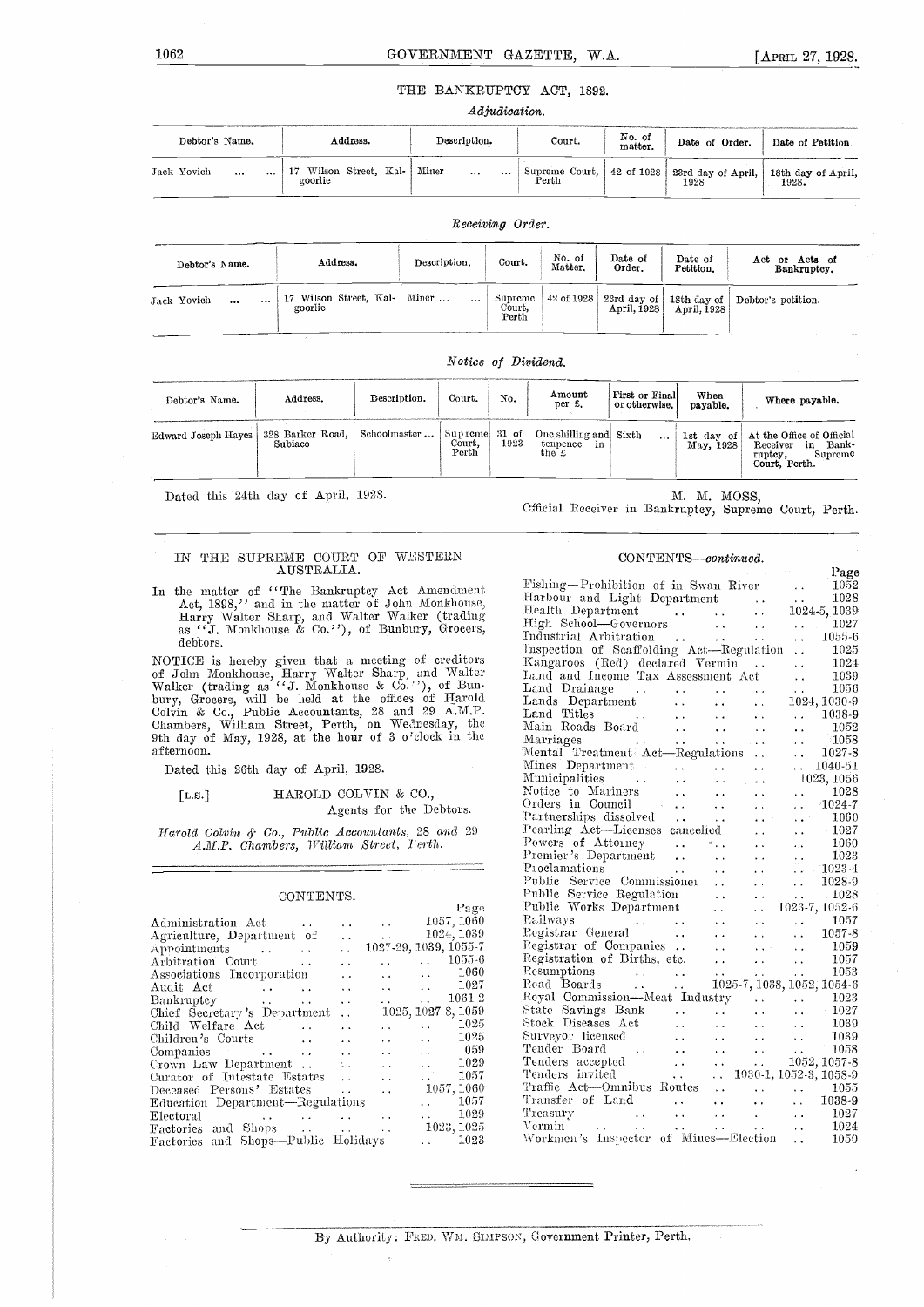

# Government Gazette

## PERTH, FRIDAY, 27 APRIL 1928 No. 20

© STATE OF WESTERN AUSTRALIA

### **CONTENTS**

Administration Act Agriculture, Department of Appointments Arbitration Court Associations Incorporation Audit Act Bankruptcy Chief Secretary's Department Child Welfare Act Children's Court Companies Crown Law Department Curator of Intestate Estates Deceased Persons' Estates Education Department—Regulations Electoral Factories and Shops Factories and Shops—Public Holidays Fishing—Prohibition of in Swan River Harbour and Light Department Health Department High School—Governors Industrial Arbitration Inspection of Scaffolding Act—Regulations Kangaroos (Red) declared Vermin Land and Income Tax Assessment Act Land Drainage Lands Department Land Titles Main Roads Board Marriages Mental Treatment Act—Regulations Mines Department Municipalities Notice to Mariners Orders in Council Partnerships dissolved Pearling Act—Licenses cancelled Powers of Attorney Premier's Department Proclamations